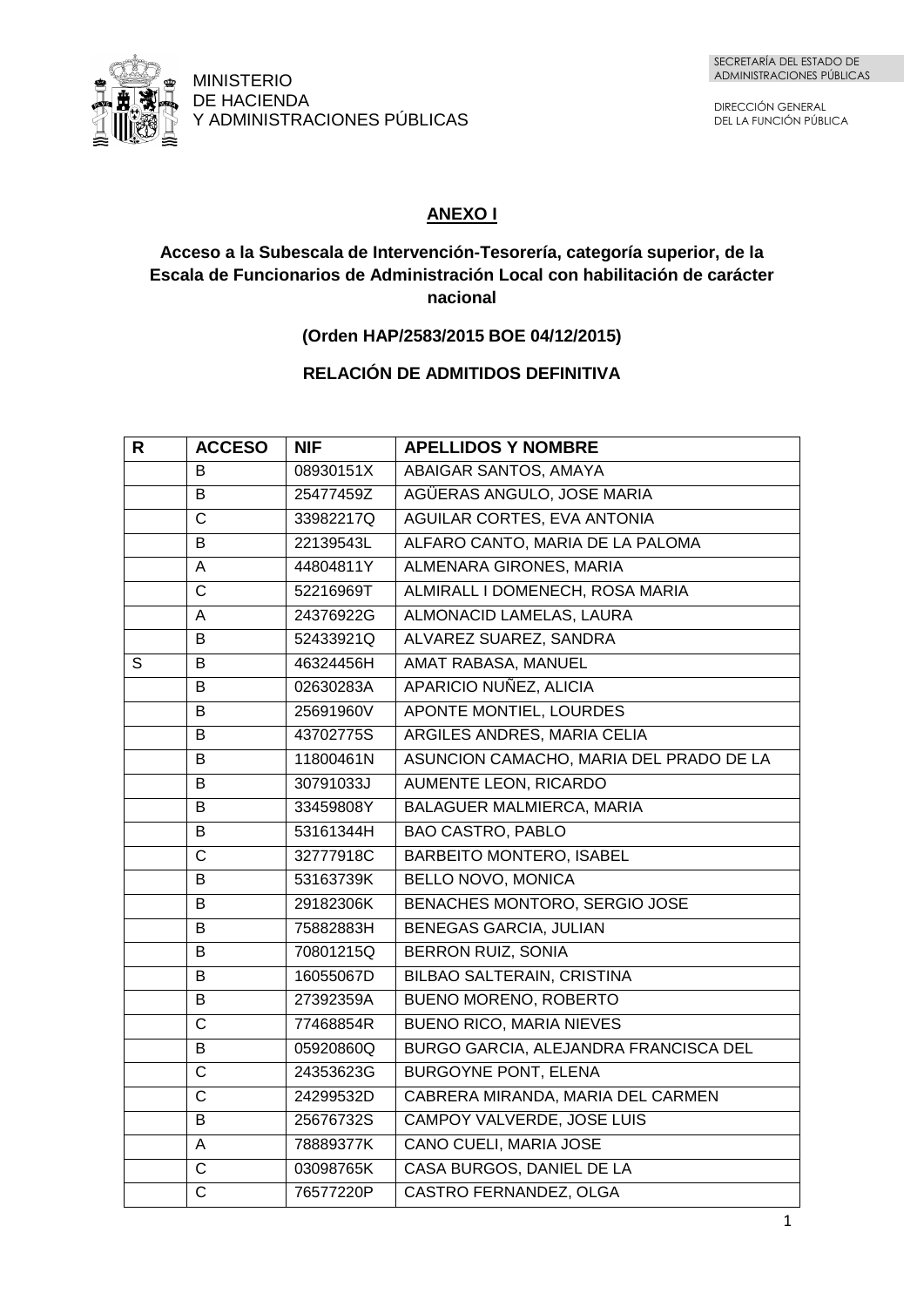

|   | C            | 36518610S | CERDA GOMEZ, SANDRA                 |
|---|--------------|-----------|-------------------------------------|
|   | B            | 28638870Y | <b>CERDERA VARGAS, MARIA</b>        |
|   | B            | 16012000K | CHAVARRI SAINZ, CARLOS              |
|   | $\mathsf{C}$ | 19895113K | CHAVARRIA PANADERO, ALVARO          |
|   | B            | 76812358V | CHOREN VILAR, MONTSERRAT            |
|   | $\mathsf{C}$ | 08034703K | <b>COBOS MACIAS, FERNANDO</b>       |
|   | $\mathsf{C}$ | 11427146X | COLINO MARTINEZ, ISABEL MARIA       |
|   | B            | 77303805T | COLOM CANAL, ESPERANZA              |
|   | A            | 52475120E | CORRALES HERNANDEZ, CARLOS MIGUEL   |
|   | B            | 40447323Y | COSTEJA CROS, ANNA                  |
|   | B            | 71929244X | COULLAUT CORDERO, DAVID             |
|   | B            | 43069140F | <b>CRESPI SERRA, ANTONI</b>         |
|   | B            | 53059831G | CRESPO POVEDA, MARIA JESICA         |
|   | B            | 80076220H | DELGADO PEREZ, EDUARDO              |
|   | B            | 77590752E | DELIS RUIZ, EVA MARIA               |
|   | B            | 30800654C | DIAZ ARROYO, ANTONIO                |
|   | B            | 52473523N | DIAZ CORRAL, PEDRO                  |
|   | B            | 28643995W | DIAZ PARIENTE, CRISTINA             |
|   | $\mathsf{C}$ | 52567856E | DIEZ FAJARDO, LORETO                |
|   | B            | 32840078B | DIZ ALONSO, MARIA TERESA            |
|   | B            | 76415932L | ENRIQUEZ MOSQUERA, JULIO JOSE       |
| S | A            | 08031328G | ESCALONA MOYANO, FRANCISCO JAVIER   |
|   | A            | 13161038R | <b>ESCUDERO AMO, CARMEN</b>         |
|   | B            | 02542048L | ESTEBAN MOZO, MARIA SOLEDAD         |
|   | B            | 20030613M | FENOLLAR MARTI, JORDI               |
|   | $\mathsf{C}$ | 00418385S | FERNANDEZ ARIMANY, MANUEL           |
|   | B            | 03099793Z | FERNANDEZ DE ALAVA, JOSE ANTONIO    |
|   | B            | 53113472D | FERNANDEZ ESTEVEZ, PAULA            |
|   | B            | 50872172J | FERNANDEZ IZQUIERDO, ANA            |
|   | B            | 10892350X | FERNANDEZ RODRIGUEZ, VICTOR JOSE    |
|   | C            | 28489387T | FERNANDEZ ROMERO, ANA MERCEDES      |
|   | C            | 74651976W | FERNANDEZ SEVILLA, IRENE            |
|   | B            | 48290008J | FERRE CUQUERELLA, PATRICIA          |
|   | C            | 35321956M | FONTAIÑA COUSO, JULIO               |
|   | B            | 10861619F | FUENTE RODRIGUEZ, LUISA MARIA DE LA |
|   | C            | 52312281T | FUENTES MARTINEZ, ELVIRA            |
|   | B            | 13168794Y | <b>GALINDO MATEO, ISABEL</b>        |
|   | A            | 78214461V | <b>GALMES VERGER, SEBASTIA</b>      |
|   | C            | 46636711W | GARAYOA ANSORREGUI, MARIA           |
|   | B            | 36017888A | <b>GARCIA ALVAREZ, LUIS</b>         |
|   | B            | 07992278P | GARCIA MARCOS, MARIA DEL ROSARIO    |
|   | A            | 71119810S | GARCIA NUÑEZ, ALICIA                |
|   | C            | 11421616T | <b>GARCIA SOLIS, DARIO</b>          |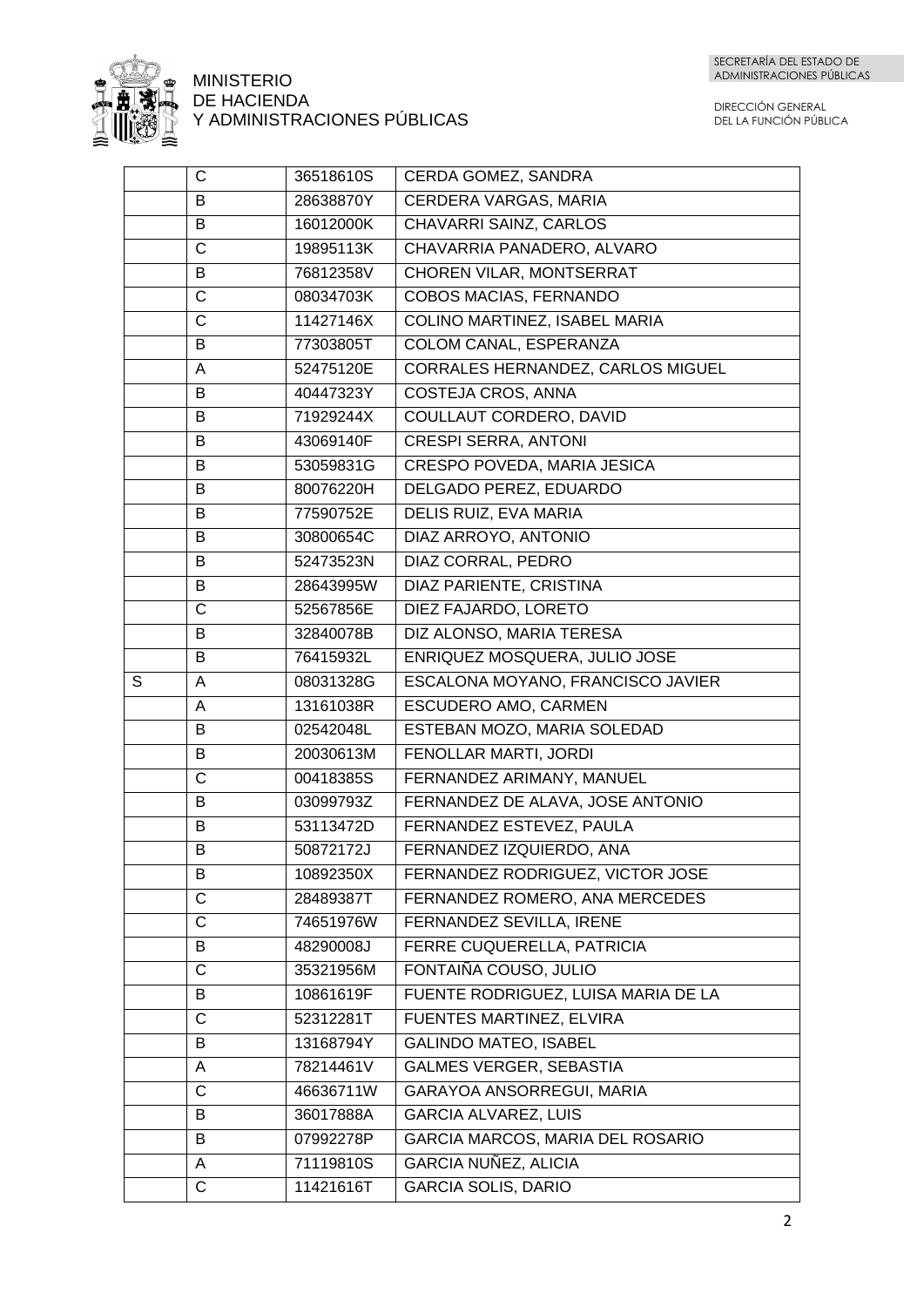

|   | $\mathsf{C}$ | 16297098B | <b>GARCIA ZULAICA, AMALIA</b>          |
|---|--------------|-----------|----------------------------------------|
|   | A            | 30974219G | <b>GARRIDO FERNANDEZ, ISABEL</b>       |
|   | B            | 09016855G | <b>GARRIDO ORTEGA, MARIA ELENA</b>     |
|   | B            | 45424500Y | GIL CARRASCAL, LORENZO JESUS           |
| S | B            | 34784141E | GIL GRANDIO, JUDITH                    |
|   | B            | 70863487G | GIL MARTIN, JUAN ANDRES                |
|   | B            | 09453439W | GODINO LOPEZ, ROSARIO                  |
|   | $\mathsf{C}$ | 34046501S | GOMEZ MONTERO, MARIA DE LAS VIRTUDES   |
|   | $\mathsf{C}$ | 29185718Y | <b>GONZALEZ BERLANGA, FERNANDO</b>     |
|   | B            | 76111835M | <b>GONZALEZ JIMENEZ, LORENA</b>        |
|   | B            | 34962815D | GONZALEZ MARQUINA, MARIA FE            |
|   | B            | 12397796Z | GONZALEZ MARTIN, FRANCISCO JAVIER      |
|   | C            | 09799243R | GONZALEZ OSORIO, NORBERTO              |
|   | B            | 11948375J | GONZALEZ PEREZ, MARIA CRUZ             |
|   | B            | 74919086J | <b>GONZALEZ RODRIGUEZ, JUAN JAVIER</b> |
|   | B            | 33341826Z | GONZALEZ SANTIN, MARIA CRISTINA        |
|   | B            | 13784039R | GONZALEZ-SANTACANA MARTIN, FERNANDO    |
|   | $\mathsf{C}$ | 46135158X | GOYTISOLO MARQUINEZ, FRANCISCO JAVIER  |
|   | B            | 18007088C | <b>GRACIA SANTUY, SEBASTIAN</b>        |
|   | B            | 52495918M | <b>GRAÑA SANTACLARA, JOSE ANTONIO</b>  |
|   | $\mathsf{C}$ | 48526315H | <b>GUARDIOLA PIQUER, ESTER</b>         |
|   | $\mathsf{C}$ | 29120010D | GUILLEN FLETA, ARANZAZU                |
|   | B            | 74837164V | GUTIERREZ VELA, MIGUEL ANGEL           |
|   | A            | 12384790A | HERNANDEZ AGUADO, MARIA SORAYA         |
|   | B            | 08112959P | HERNANDEZ IBABE, SARA                  |
|   | B            | 32044915G | HERRERA BAEZ, EVA                      |
|   | B            | 46668942X | HERRERA FRANCO, IGNACIO                |
|   | B            | 71701861M | HEVIA GARCIA, CRISTINA ELENA           |
|   | B            | 12758474Y | HUESCA MASA, MARIA SONIA DE LA PIEDAD  |
|   | B            | 08932468G | HURTADO DE ROJAS HERRERO, GABRIEL      |
|   | A            | 72727929C | <b>IBARRONDO CID, GORETTI</b>          |
|   | B            | 36108323W | <b>IGLESIAS MONZON, AITOR</b>          |
|   | B            | 32818707F | <b>IGLESIAS PREGO, MARIA MONICA</b>    |
|   | B            | 44386789D | <b>INIESTA AVILES, REMEDIOS</b>        |
|   | B            | 25686628K | JIMENEZ CASTILLA, ANA BELEN            |
|   | $\mathsf{C}$ | 52963266Q | JIMENO ARROBA, GUIOMAR                 |
|   | B            | 46589213E | JORBA MUÑOZ, MONTSERRAT                |
|   | B            | 73097696Q | LABAILA SANCHO, ROSARIO                |
|   | B            | 23260773E | LAZARO MECA, MARIA DEL MAR             |
|   | B            | 12775558R | LAZARO SANCHEZ, JOSE ANTONIO           |
|   | $\mathsf C$  | 32775784W | LEON ALVAREZ, LUCIA                    |
|   | B            | 71269264S | LEON RODRIGUEZ, ANGEL                  |
|   | C            | 73551234V | LLACER GIMENO, MARIA DESAMPARADOS      |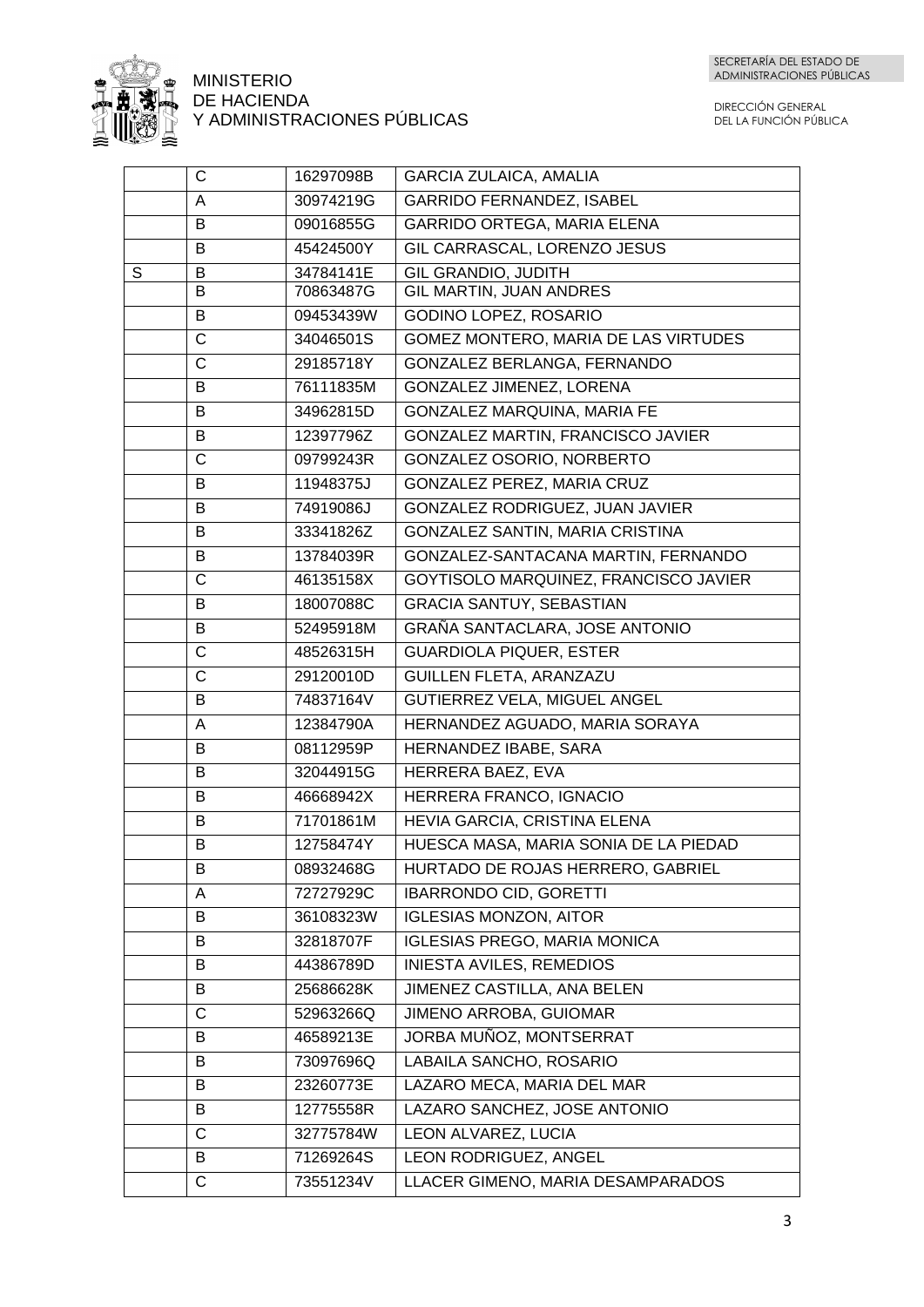

| B                     | 79090143C | LLORENS GARCIA, MANUEL VICENTE      |
|-----------------------|-----------|-------------------------------------|
| $\overline{C}$        | 44863276M | LOPEZ CLIMENT, SILVIA               |
| B                     | 34837628B | LOPEZ GLARIA, JULIO JOAQUIN         |
| B                     | 74836796V | LOPEZ JIMENEZ, ELENA BELEN          |
| A                     | 02644676K | LOPEZ SUAREZ, EDUARDO               |
| B                     | 34895652Y | LORENZO BARBEITO, SONIA             |
| B                     | 34260705C | LOSADA LOPEZ, SUSANA                |
| $\mathsf C$           | 03100456X | LOZANO MARTIN, ANGEL                |
| B                     | 52683239Z | LUCENA HERRAEZ, JULIAN              |
| B                     | 80152643N | LUQUE JIMENEZ, JUANA MARIA          |
| $\mathsf{C}$          | 25107654A | LUQUE PEREZ, JOSE ANTONIO           |
| B                     | 33383841P | MACIAS HERNANDEZ, CRISTINA          |
| B                     | 33976223W | MAESTRE ALVAREZ, SALOME             |
| $\overline{\text{c}}$ | 09367645K | MANERO ALEGRE, MARIA AGUSTINA       |
| B                     | 32674863M | MANTEIGA FULGUEIRA, MARTINA         |
| A                     | 52640595N | MARI LLACER, MARIA MILAGROS         |
| B                     | 32823479H | <b>MARIN GRACIA, MARTA</b>          |
| B                     | 07526574P | MAROTO RUBIO, MARGARITA RAQUEL      |
| B                     | 32685426B | MARQUES PARRILLA, MARIA ELISA       |
| A                     | 73564607G | MARTI PUERTES, AMPARO PILAR         |
| B                     | 43827131X | MARTIN MALAGON, FRANCISCO DOMINGO   |
| B                     | 32655605K | MARTINEZ DE ARRIBA, FERNANDO        |
| $\overline{C}$        | 34807079Y | MARTINEZ PARRA, MARIA TERESA        |
| B                     | 29040169R | MARTINEZ VILLALBA, FRANCISCO        |
| B                     | 72791163G | MARTINEZ VILORIA GONZALEZ, CRISTINA |
| B                     | 12770911T | <b>MASA TIMON, ANA</b>              |
| C                     | 53163636X | MATA RODRIGUEZ, LUCIA               |
| A                     | 48310953M | MENDEZ MARTINEZ, JUAN               |
| B                     | 09783967C | MIGUELEZ RUEDA, MARIA DEL SOL       |
| B                     | 18034489M | MILLAN BARRIO, RAUL                 |
| C                     | 20808578H | MIQUEL PERIS, MARIA JESUS           |
| C                     | 24390683B | MORAGUES FAUS, MARIA JOSE           |
| B                     | 70516720P | MORAN PALOMAR, FRANCISCO            |
| C                     | 53691235N | MORENO ALCANTARA, FRANCISCO JAVIER  |
| $\mathsf{C}$          | 76996052X | MORGADAS CAMPO, ANA ISABEL          |
| B                     | 52920371Q | MOTA SANCHEZ, EVA MARIA             |
| B                     | 52921380J | MOTA SANCHEZ, MARIA DEL MAR         |
| A                     | 24377853S | MOYA MATAIX, MARCO VICENTE          |
| B                     | 25676854E | MULERO PARRAGA, JOSE                |
| B                     | 74825748D | MUÑOZ LOPEZ, CARLOS ALBERTO         |
| B                     | 32863473S | MUYOR PIÑERO, MILAGROSA BALTASARA   |
| A                     | 48451942G | NAVARRO GUILLEN, MARIA              |
| B                     | 46897073G | NAYA ORGEIRA, NOEMI                 |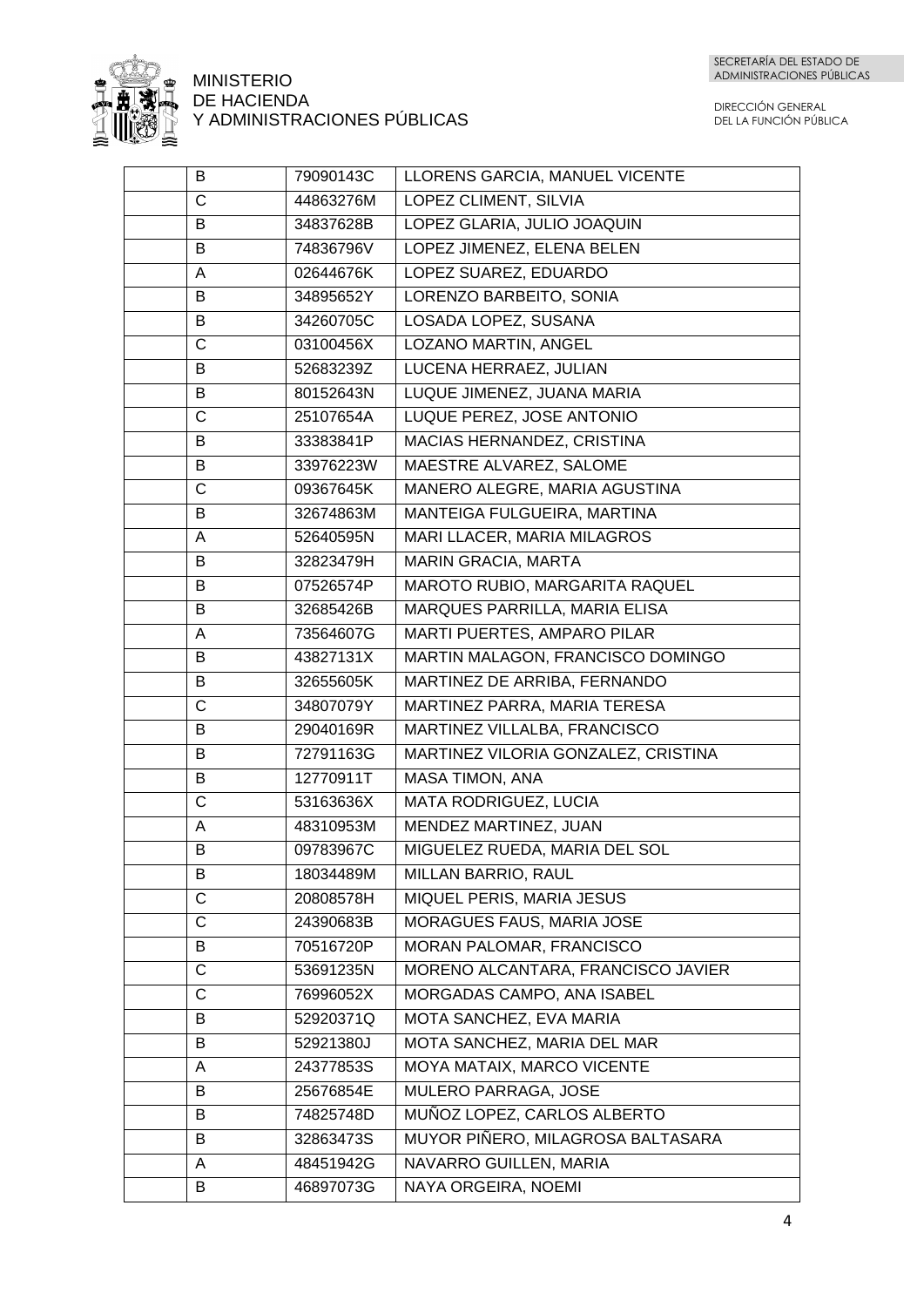

| B            | 46897072A | NAYA ORGEIRA, TANIA                      |
|--------------|-----------|------------------------------------------|
| B            | 11445408X | NIDO RODRIGUEZ, ISABEL                   |
| B            | 14302791B | NOHEDA CIFUENTES, BEATRIZ                |
| B            | 44600029Q | NUÑEZ RUIZ, MARIA ANGELES                |
| B            | 01185231H | OLEA RENGIFO, LEOPOLDO                   |
| B            | 74642997Q | OLEA ROMACHO, ANTONIO RAMON              |
| A            | 47498916Y | OLIVARES RUIZ, VICTORIA EUGENIA          |
| $\mathsf{C}$ | 16293255D | ORTIZ DE URBINA UGARTE, JAVIER           |
| B            | 28915722F | ORTIZ FUENTES, JOSE MANUEL               |
| $\mathsf C$  | 51408382R | OTERO GONZALEZ, LUIS                     |
| В            | 78799449T | OVIEDO CREO, MARTA                       |
| B            | 74865777H | PABLO SALAZAR, JUAN IGNACIO DE           |
| B            | 24385025B | PARDO PICO, ANTONIO                      |
| B            | 45425531W | PAREDES GUERRA, MONTSERRAT               |
| B            | 20165021R | PATINO MARTINEZ, MANUEL                  |
| B            | 74834143D | PELAEZ GUTIERREZ, MIGUEL ANGEL           |
| C            | 26007629B | PEREZ CHAMORRO, EVA MARIA                |
| B            | 21504096Q | PERIS DOSDA, CLARA                       |
| A            | 35468934J | PIÑEIRO BELLO, MARIA JESUS               |
| $\mathsf{C}$ | 33993639F | PIÑEIRO OTERO, MARIA DEL CARMEN          |
| B            | 29158283X | PORCAR JOVER, JOSE ANTONIO               |
| B            | 50439201V | PORRAS MORENO, MARIA JOSE                |
| C            | 13114408S | PORTUGAL FERNANDEZ, ROSA MARIA           |
| B            | 10907729W | PRIETO DIAZ, MARIA COVADONGA             |
| B            | 48322913M | QUESADA GUERRERO, DANIEL                 |
| B            | 43418204T | RAMIREZ DOMINGUEZ, SONIA                 |
| B            | 48855057K | RAMIREZ ROLDAN, ROCIO SANTISIMA TRINIDAD |
| B            | 25689173J | RAMOS ORTEGA, MARIA ARACELI              |
| В            | 33388307N | REINA PEREZ, PILAR VICTORIA              |
| B            | 44964510Q | RIEGO FERNANDEZ, RUT DEL                 |
| B            | 71549034J | RIEGO SANTOS, MARIA ROSA DEL             |
| B            | 44033044G | RODRIGUEZ ACERO, FERNANDO LUIS           |
| B            | 07954183R | RODRIGUEZ ARES, MARIA TERESA             |
| B            | 75244747V | RODRIGUEZ FERNANDEZ, ALEJANDRO           |
| B            | 09767393Y | RODRIGUEZ SANCHEZ, MARTA MARIA           |
| B            | 28771466F | RODRIGUEZ TOAJAS, BERTA ISABEL           |
| B            | 47202865B | ROMAN HURTADO, ESTER                     |
| B            | 12777160Q | RUBIO JIMENEZ, ANA MARIA                 |
| B            | 26014184B | RUBIO MAYA, MARIA DOLORES                |
| B            | 52478531Y | RUEDA RUESCA, BEATRIZ                    |
| В            | 44080428P | RUEDA VALENZUELA, J ANTONIO              |
| C            | 50464701X | RUIZ DORADO, DAVID                       |
| B            | 52588032G | RUIZ GUTIERREZ, MARIA ESTHER             |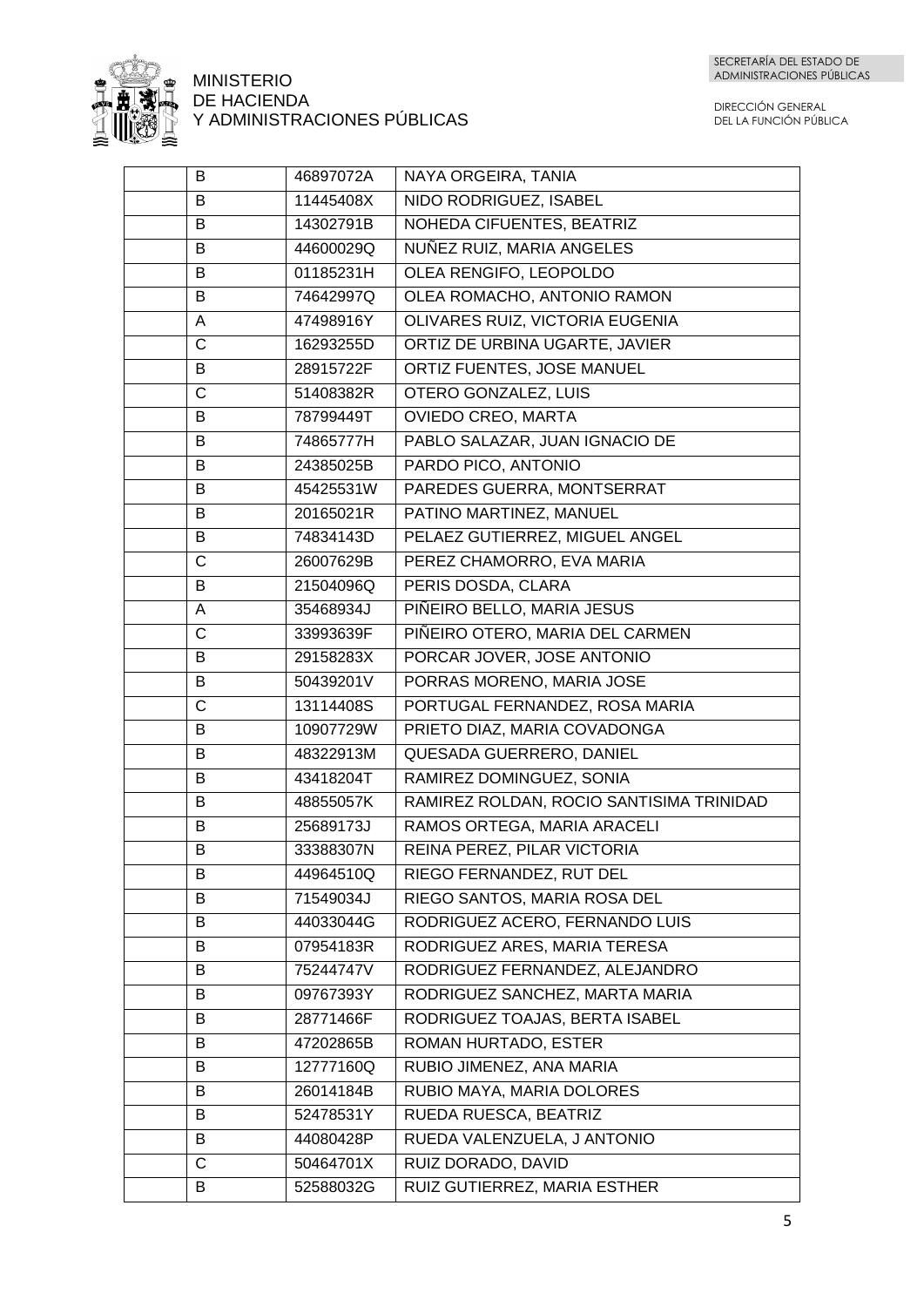

DIRECCIÓN GENERAL DEL LA FUNCIÓN PÚBLICA

| B | 11965028Z | RUIZ SAN FRANCISCO, MARIA TERESA     |
|---|-----------|--------------------------------------|
| C | 53105179L | SAN PASTOR GARCIA, MARTA             |
| B | 18988002F | SANAHUJA ESBRI, MARIA TERESA         |
| C | 76011266S | SANCHEZ GARCIA, MARIA DOLORES        |
| B | 52998917V | SANCHEZ MARTINEZ, VICTOR             |
| B | 22598146W | SANCHEZ SAEZ, NICOLAS                |
| B | 34838172A | SANCHEZ SANCHEZ, FRANCISCA           |
| B | 13159719Q | SANTAMARIA MANSO, ANA                |
| B | 32828629Q | SANZ DIAZ, SONIA MARIA               |
| B | 44077951S | SASTRE CARRACEDO, MARIA ARANZAZU     |
| Α | 51067948J | SEARA MORO, DAVID                    |
| B | 28798050A | SERRANO GOTARREDONA, MARIA ROCIO     |
| B | 72520890G | SERRANO MATEO, CRISTINA              |
| B | 04608913N | SOLANO RUIPEREZ, MARIA               |
| B | 20021554P | SOLER MIFSUD, EVA GRACIA             |
| B | 74236832P | SOLER REBOLLO, VICTOR MANUEL         |
| A | 46896367B | TABOADA HERVELLA, LUIS               |
| B | 40893209Z | TENA CASABON, MARIA PILAR            |
| C | 78149296B | TORRA BARALDES, MONTSERRAT           |
| B | 40925128D | TORREJON BLANCH, MARIA TERESA        |
| B | 46950291T | TUR DIAZ, MARIA ANA                  |
| B | 47354454F | ULLOA ARIAS, FRANCISCO JAVIER        |
| B | 34898091F | VAAMONDE JUANATEY, SANTIAGO          |
| B | 26230734Q | VALENZUELA VILLARRUBIA, MIGUEL ANGEL |
| B | 77334034F | VALERO GOMEZ, INMACULADA             |
| B | 33338730T | VAZQUEZ FERNANDEZ, MANUEL            |
| C | 33344231G | VECINO REIMUNDO, JACOBO              |
| A | 07996044W | <b>VEGAS HERNANDO, MARIA JOSE</b>    |
| B | 72974015Y | <b>VELILLA LOPEZ, INMACULADA</b>     |
| С | 76820071W | VIDAL PEREZ, MARIA DEL CARMEN        |
| B | 32831633F | VIDAL ZAPATERO, JORGE MANUEL         |
| A | 24365519D | VILA CATALA, INMACULADA DESAMPARADOS |
| B | 53097618W | VILLA MARQUEZ, SONIA                 |
| B | 77535160K | ZAMBRANA ELISO, PABLO                |
| B | 71009914J | ZAPATERO ALFONSO, CRISTINA           |
| A | 50126504M | ZURITA SALAZAR, JORGE                |

DILIGENCIA: Que se extiende para hacer constar que el presente listado por orden alfabético compuesto por 6 páginas rubricadas y selladas, recoge la lista provisional de aspirantes admitidos para el acceso a la Subescala de Intervención Tesorería, categoría superior, de la Escala de Funcionarios de Administración Local con habilitación de carácter nacional (Orden HAP/2583/2015 BOE 04/12/2015).